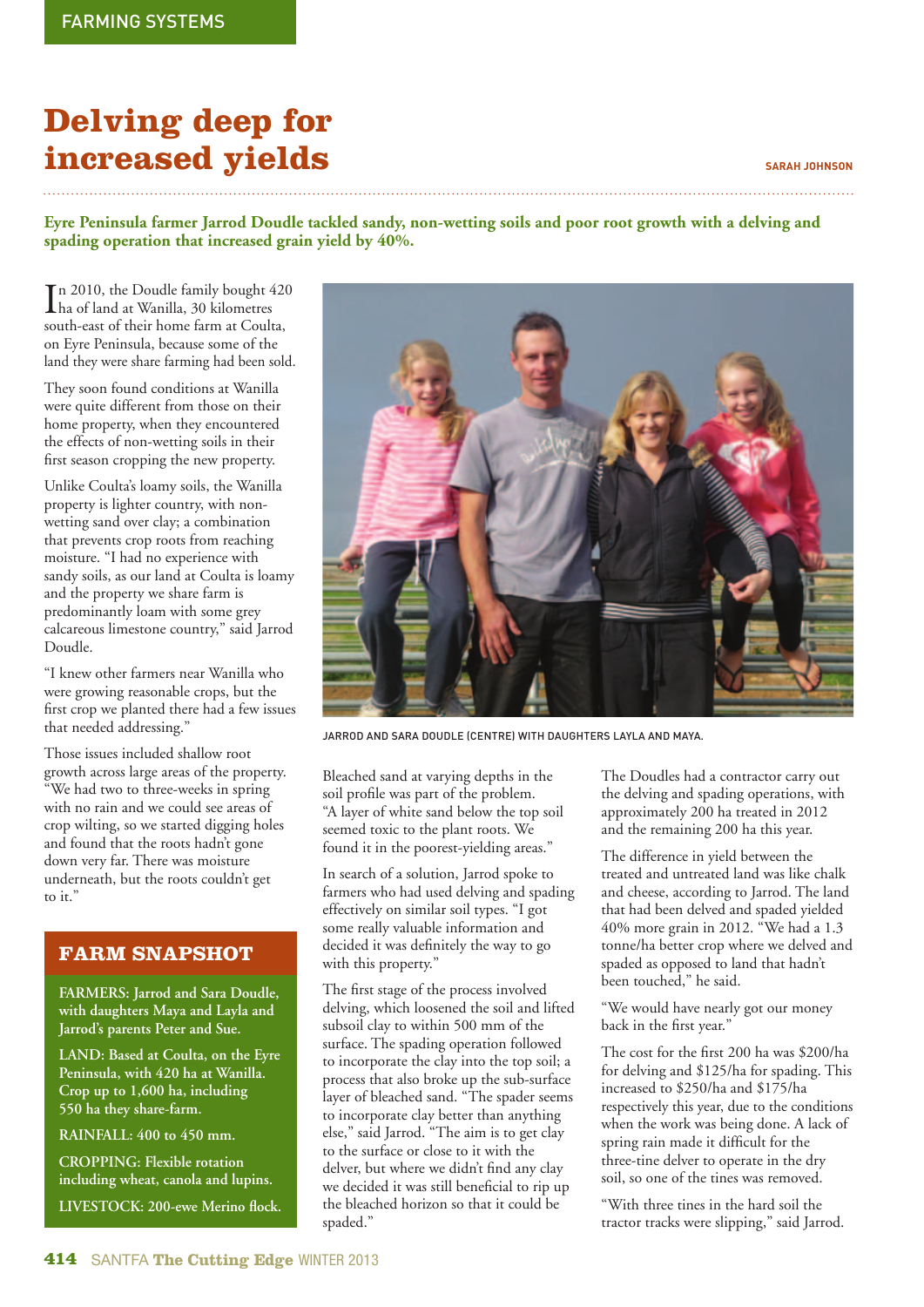TOP RIGHT – DELVING HARD CLAY CAN LEAVE A VERY ROUGH SURFACE THAT MAKES THE PADDOCK DIFFICULT TO WORK WITH UNTIL THINGS LEVEL OUT.

CENTRE RIGHT – A PLEASINGLY EVEN 2013 WHEAT CROP ON A RECENTLY DELVED AND SPADED PADDOCK THAT WAS LEVELLED AHEAD OF SPADING. NOTE THE EVEN EMERGENCE AND THE AMOUNT OF CLAY VISIBLE ON THE SOIL SURFACE.

BOTTOM RIGHT – DELVING AND SPADING CAN BRING A LOT OF STONE TO THE SURFACE.

"Removing one of the tines made it possible to get the job done, but it was very time-consuming with only two tines. It took them much longer to do the job, so we worked out an hourly rate to ensure it was viable for the contractor." Fuel was an additional significant cost.

The delver is an aggressive machine, ripping deep into the soil profile, and often brought up stones with the soil. Consequently stone-picking was a necessary but time-consuming task for the Doudles following the delving. "We spent many hours stone picking this year. We did a bit every morning and were glad when it was all done," said Jarrod.

They also decided to level the ground after delving the second half of the property to improve trafficability for the spader. "In the first year we didn't level the land before spading because we were told it wasn't necessary. But we found the ground extremely rough because the delver brings large clods of dirt to the surface. Levelling it out allowed the contractor to operate the spader at a reasonable speed and left the paddock in better condition," he said.

The soil disturbance caused by the spader as it mixes the soil leaves the paddock bare and at risk of wind erosion. "After the spader has gone through the soil is extremely loose and quite bare. Any residue that was there is mulched up, so the soil is prone to drift until the next crop is established," said Jarrod. "I'm probably lucky I live 30 kilometres away, because I didn't have to witness the erosion on windy days.

"This type of operation obviously conflicts with a no-till philosophy. It goes against everything I believe about farming, but at the same time, I felt like we were doing the right thing. I just hope we only have to do it once."

Jarrod is aware of farms where the effectiveness of delving and spading has waned over time. He believes this may be due to compaction caused by large